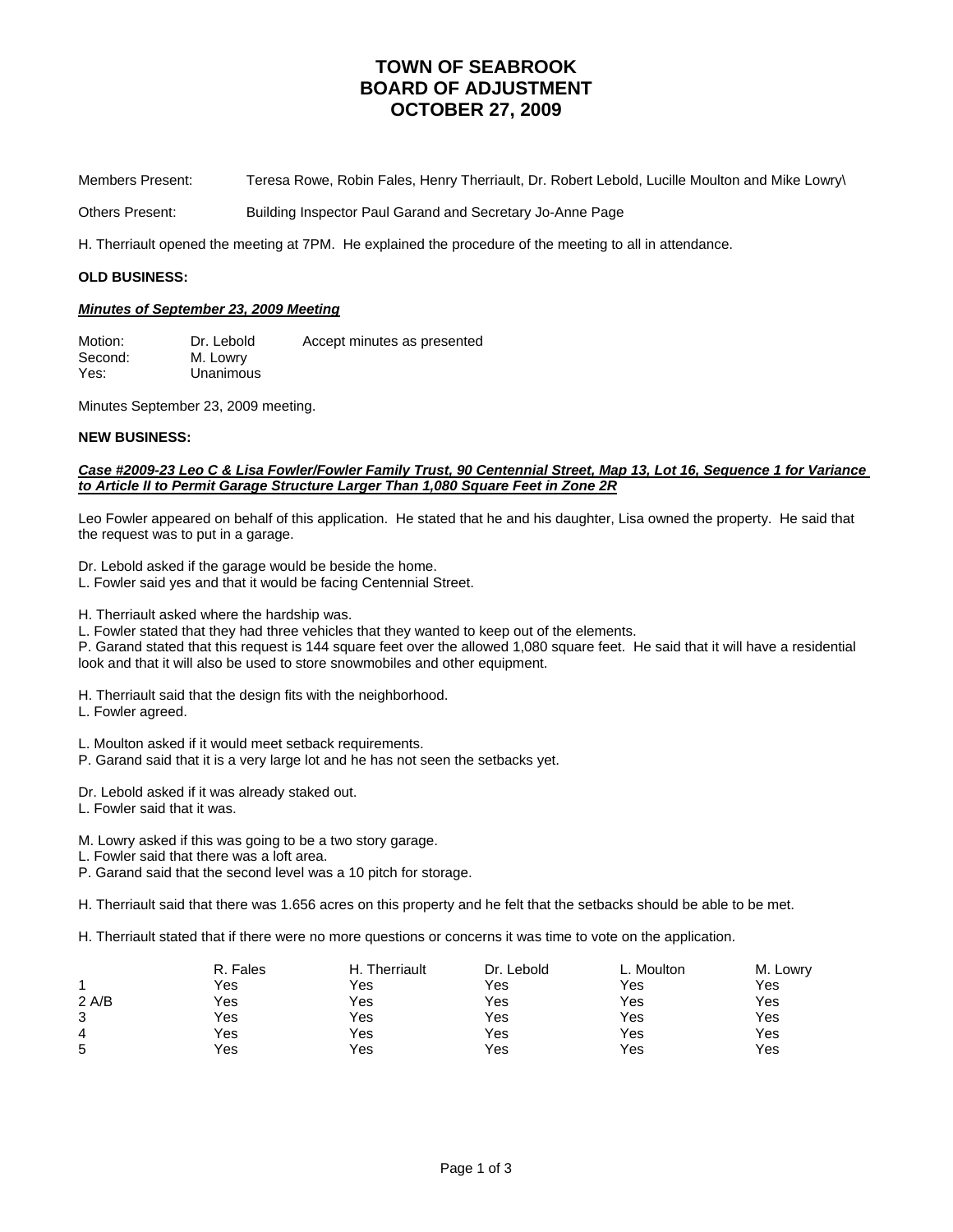# **TOWN OF SEABROOK BOARD OF ADJUSTMENT OCTOBER 27, 2009**

Motion: Dr. Lebold Grant variance for oversized garage. Second: M. Lowry Yes: Unanimous

Request for Variance at 90 Centennial Street is granted.

### *Case #2009-24 Jeffrey Druckman, 89 Railroad Avenue, Map 8, Lot 67 for Variance to Article VI, Table 2, Paragraph 4 to Permit 2 feet off setback in Zone 2R*

Jeffrey Druckman appeared on behalf of this request. He said that he was requesting a variance on the right side of his property. He said that there is a sliding door in his kitchen and he wants to put wrap around deck along the side to connect the front to back. He said this would be just wide enough to put a grill outside the kitchen door and still be able to walk around. He said he is requesting that this be 4  $\frac{1}{2}$  feet into the setback. He said that the stairs will be towards the back of the property.

Dr. Lebold asked about the size of the deck now.

J. Druckman said it is a bit over 4 feet now and he wants to replace it with a 4 ½ foot deck now that would run along side of the house.

P. Garand said that the existing set of stairs was just place there years ago. He said that the request for this property is actually 8 feet four inches.

Dr. Lebold asked if a new house could be built in the new setbacks if this were to be granted.

P. Garand said that would depend on how the decision is worded.

H. Therriault stated that if there were no more questions or concerns it was time to vote on the application.

|       | T. Rowe | H. Therriault | Dr. Lebold | L. Moulton | M. Lowry |
|-------|---------|---------------|------------|------------|----------|
|       | Yes     | Yes           | Yes        | Yes        | Yes      |
| 2 A/B | Yes     | Yes           | Yes        | Yes        | Yes      |
| 3     | Yes     | Yes           | Yes        | Yes        | Yes      |
| 4     | Yes     | Yes           | Yes        | Yes        | Yes      |
| 5     | Yes     | Yes           | Yes        | Yes        | Yes      |
|       |         |               |            |            |          |

Motion: Dr. Lebold Grant request for variance for reduced side setback to be 8 feet to allow a 4 1/2 foot Second: H. Therriault deck Yes: Unanimous

Request for Variance at 89 Railroad Avenue is granted.

### *Case #2009-25 Paul Carey/Jacqueline Bagley, 17/19/19A South Main Street, Map 15, Lots 35, 36 & 37 for Variance to Permit Proposed Use in Zone C/2R*

Attorney Peter Riley appeared on behalf of this application for Paul Carey and Attorney Peter Saari appeared on behalf of Jacqueline Bagley.

Attorney Riley stated that this request had been approved by the Board of Adjustment about two years ago but had never been submitted to the Planning Board.

Dr. Lebold stated that the zoning laws that were in place when this was granted had not changed since that time.

L. Moulton said she was unsure where the property was due to the way the application was written.

Attorney Riley explained that P. Carey's property used to go across Route 286 to Collins Street and was taken when Route 286 was established.

P. Garand said that this would make both lots conforming as was voted in 2007.